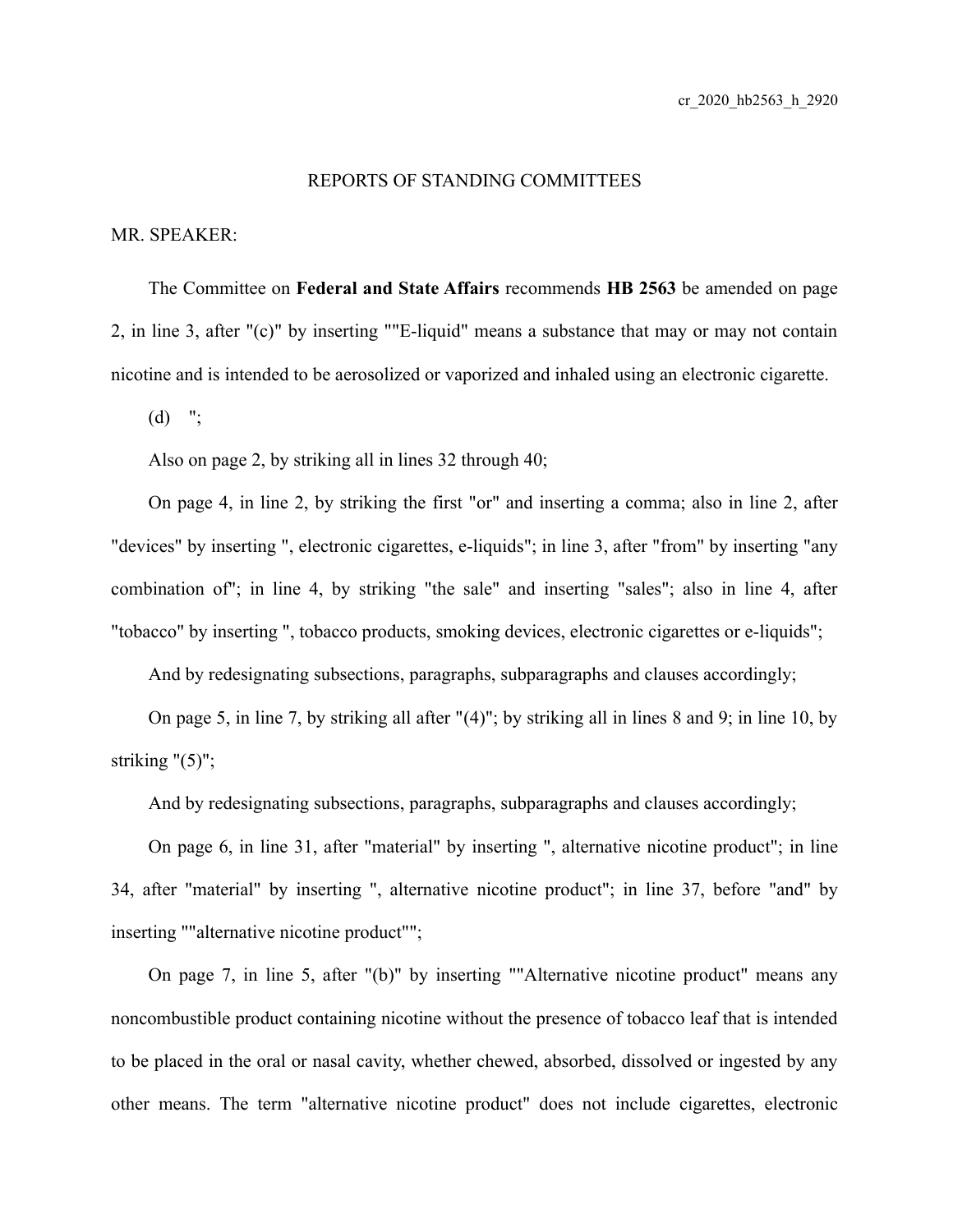$(c)$  ";

Also on page 7, in line 21, by striking all before "products" and inserting "regulated"; in line 27, by striking all after "of"; in line 28, by striking all before "products" and inserting "regulated"; in line 31, by striking "cigarettes,"; in line 32, by striking all before "products" and inserting "regulated";

On page 8, in line 7, by striking "cigarettes,"; in line 8, by striking all before "products" and inserting "regulated"; in line 20, after the semicolon by inserting "or"; following line 30, by inserting "(x) "Regulated products" means cigarettes, electronic cigarettes, consumable materials, alternative nicotine products and tobacco products."; in line 32, by striking all after "of"; in line 33, by striking all before "products" and inserting "regulated"; in line 36, by striking all after "of"; in line 37, by striking all before "products" and inserting "regulated"; in line 39, by striking all after "means"; in line 40, by striking all before "products" and inserting "regulated"; in line 42, by striking "cigarettes,"; in line 43, by striking all before "products" and inserting "regulated";

On page 9, in line 2, by striking all after "access"; in line 3, by striking all before "products" and inserting "regulated"; in line 5, by striking all after "sell"; in line 6, by striking all before "products" and inserting "regulated"; also in line 6, by striking "cigarettes,"; in line 7, by striking all before "products" and inserting "regulated"; in line 19, before "Tobacco" by inserting a quotation mark; also in line 19, after "products" by inserting a quotation mark;

And by redesignating subsections, paragraphs, subparagraphs and clauses accordingly;

On page 10, in line 13, after "material" by inserting ", alternative nicotine products"; in line 14, after "and" by inserting ", where applicable,"; in line 16, by striking all after "selling"; in line 17, by striking all before "products" and inserting "regulated";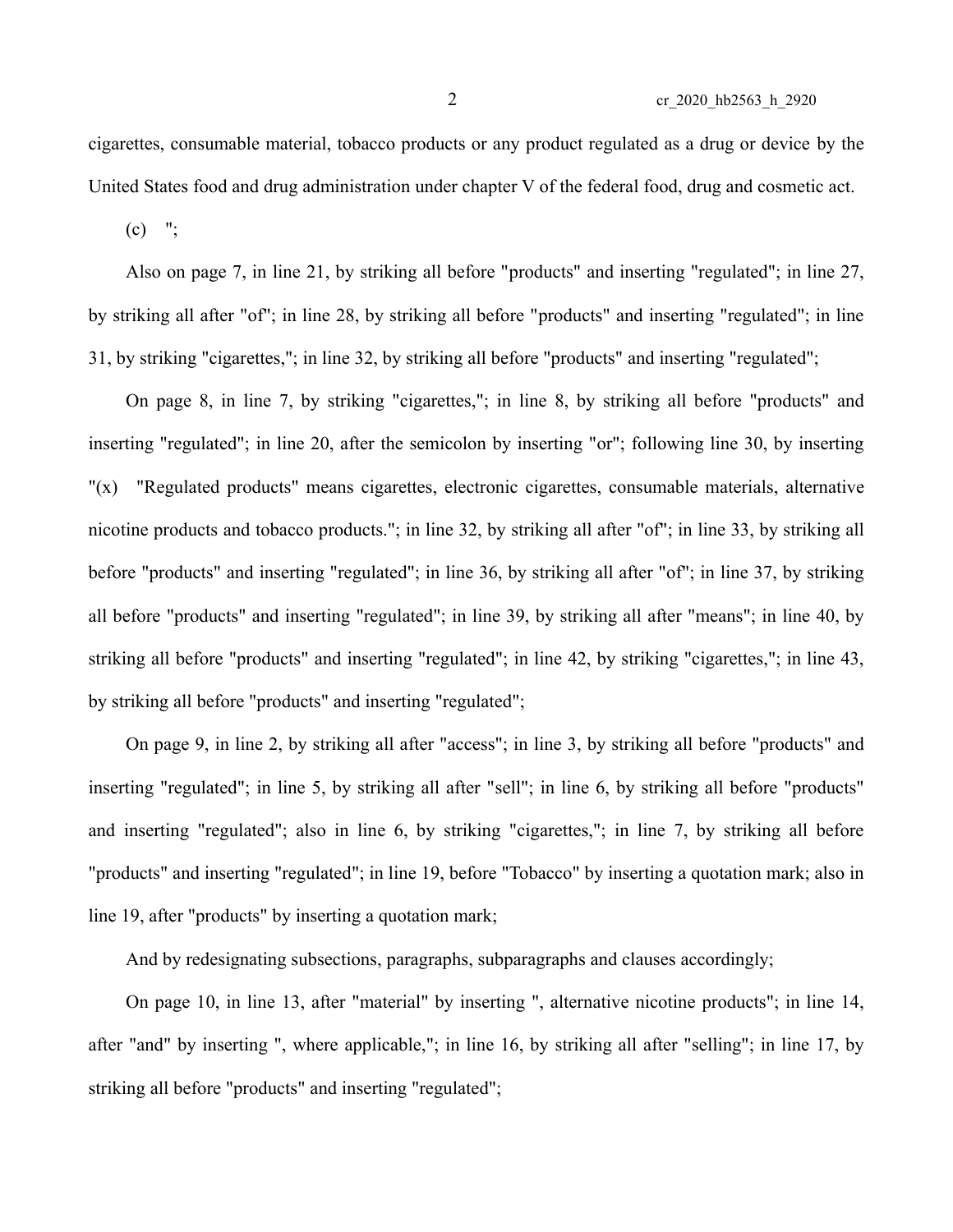On page 12, in line 5, by striking "\$100" and inserting "\$25";

On page 13, in line 6, by striking "cigarettes or tobacco" and inserting "regulated";

On page 14, in line 5, by striking "cigarettes or tobacco" and inserting "regulated";

On page 17, in line 9, by striking all after "distribute"; in line 10, by striking all before "products" and inserting "any regulated"; in line 11, by striking all after "buy"; in line 12, by striking "tobacco" and inserting "any regulated"; in line 19, by striking all after "sell"; in line 20, by striking all before "products" and inserting "regulated"; in line 26, after "material" by inserting ", alternative nicotine products"; in line 30, by striking all after "where"; in line 31, by striking all before "products" and inserting "regulated"; in line 38, by striking all after "where"; in line 39, by striking all before "products" and inserting "regulated"; in line 43, by striking all after "sell";

On page 18, in line 1, by striking "tobacco" and inserting "regulated"; in line 13, by striking all after "sell"; in line 14, by striking "tobacco" and inserting "regulated";

On page 19, in line 2, by striking "U.S." and inserting "United States"; in line 6, by striking all after "any"; in line 7, by striking all before the first comma and inserting "regulated products"; in line 26, after "that" by inserting "has not obtained a tobacco product clearance order from the United States food and drug administration pursuant to 21 U.S.C. § 387j"; in line 27, after "except" by inserting "tobacco- or"; in line 28, after "material" by inserting "that has not obtained a tobacco product clearance order from the United States food and drug administration pursuant to 21 U.S.C. § 387j"; also in line 28, after "except" by inserting "tobacco- or";

On page 20, in line 27, by striking "cigarettes,"; in line 28, by striking all before "products" and inserting "regulated"; in line 30, by striking all after "receive"; in line 31, by striking all before "products" and inserting "regulated"; in line 32, by striking all after "the"; in line 33, by striking all before "products" and inserting "regulated"; in line 37, by striking all after "receive"; in line 38, by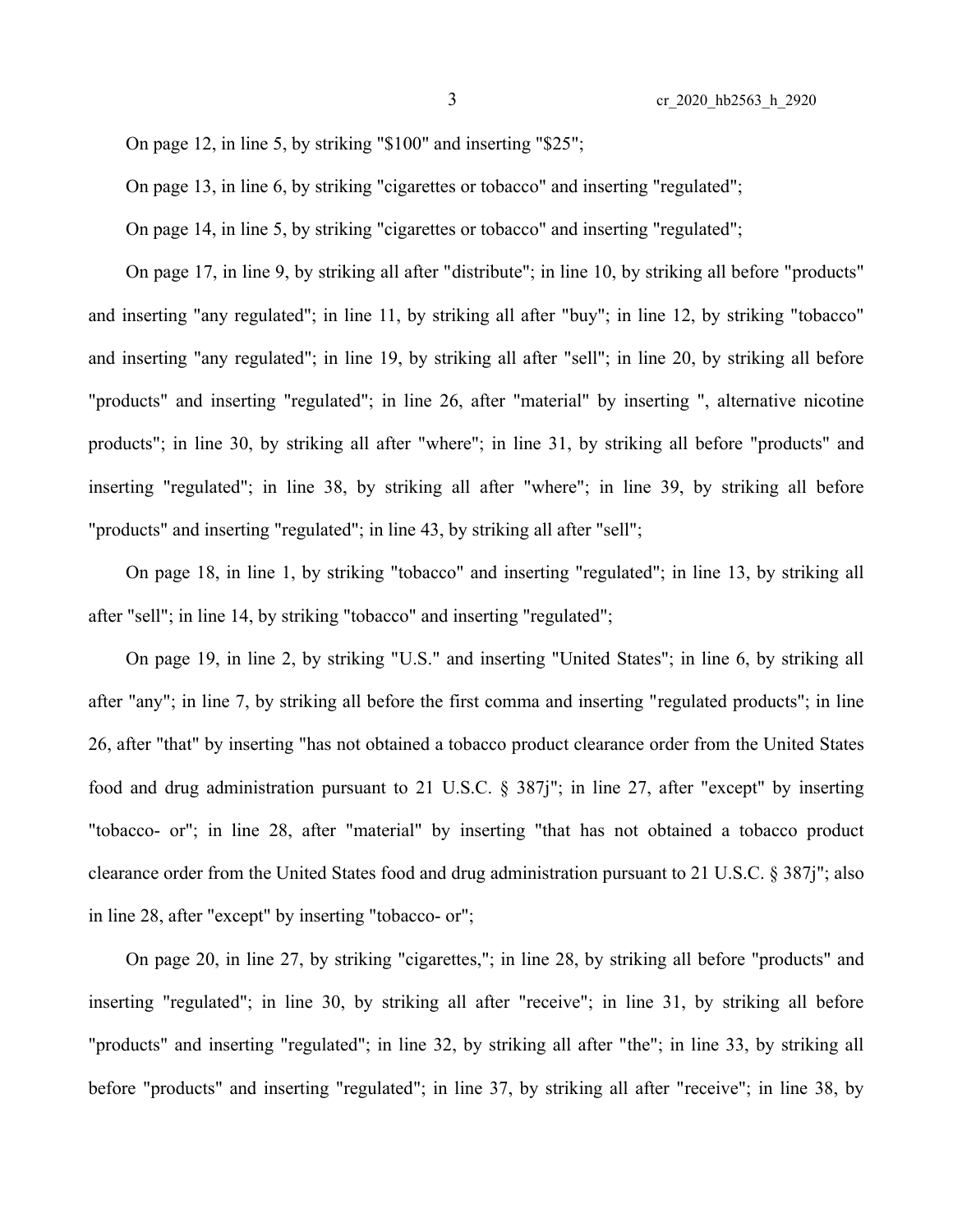striking all before "products" and inserting "regulated"; in line 41, by striking all after "of"; in line 42, by striking "tobacco" and inserting "regulated"; in line 43, by striking "cigarettes,";

On page 21, in line 1, by striking all before "products" and inserting "regulated"; in line 7, by striking all after "the"; in line 8, by striking "tobacco" and inserting "regulated"; in line 9, by striking all after "buying" and inserting "regulated";

On page 22, in line 1, by striking all before "products" and inserting "regulated"; in line 18, by striking all after "all"; in line 19, by striking "tobacco" and inserting "regulated"; in line 29, by striking all after "Any"; in line 30, by striking "tobacco" and inserting "regulated";

On page 23, in line 18, by striking all before "products" and inserting "regulated"; in line 32, by striking all after "Counterfeit"; in line 33, by striking all before "products" and inserting "regulated"; in line 34, by striking all after "counterfeit"; in line 35, by striking all before "products" and inserting "regulated"; also in line 35, by striking all after "include"; in line 36, by striking all before "products" and inserting "regulated"; in line 39, by striking all after "include"; in line 40, by striking "tobacco" and inserting "regulated"; in line 43, by striking all after "counterfeit";

On page 24, in line 1, by striking all before "products" and inserting "regulated"; in line 36, by striking all before "products" and inserting "regulated";

On page 25, in line 4, by striking all after "any"; in line 5, by striking all before "products" and inserting "regulated"; in line 6, by striking all after "any" and inserting "regulated"; in line 10, by striking all before "products" and inserting "regulated"; in line 15, by striking all after "of"; in line 16, by striking "tobacco" and inserting "regulated";

On page 26, in line 37, by striking all after "Any"; in line 38, by striking "tobacco" and inserting "regulated";

On page 27, in line 2, by striking "cigarettes,"; in line 3, by striking all before "products" and